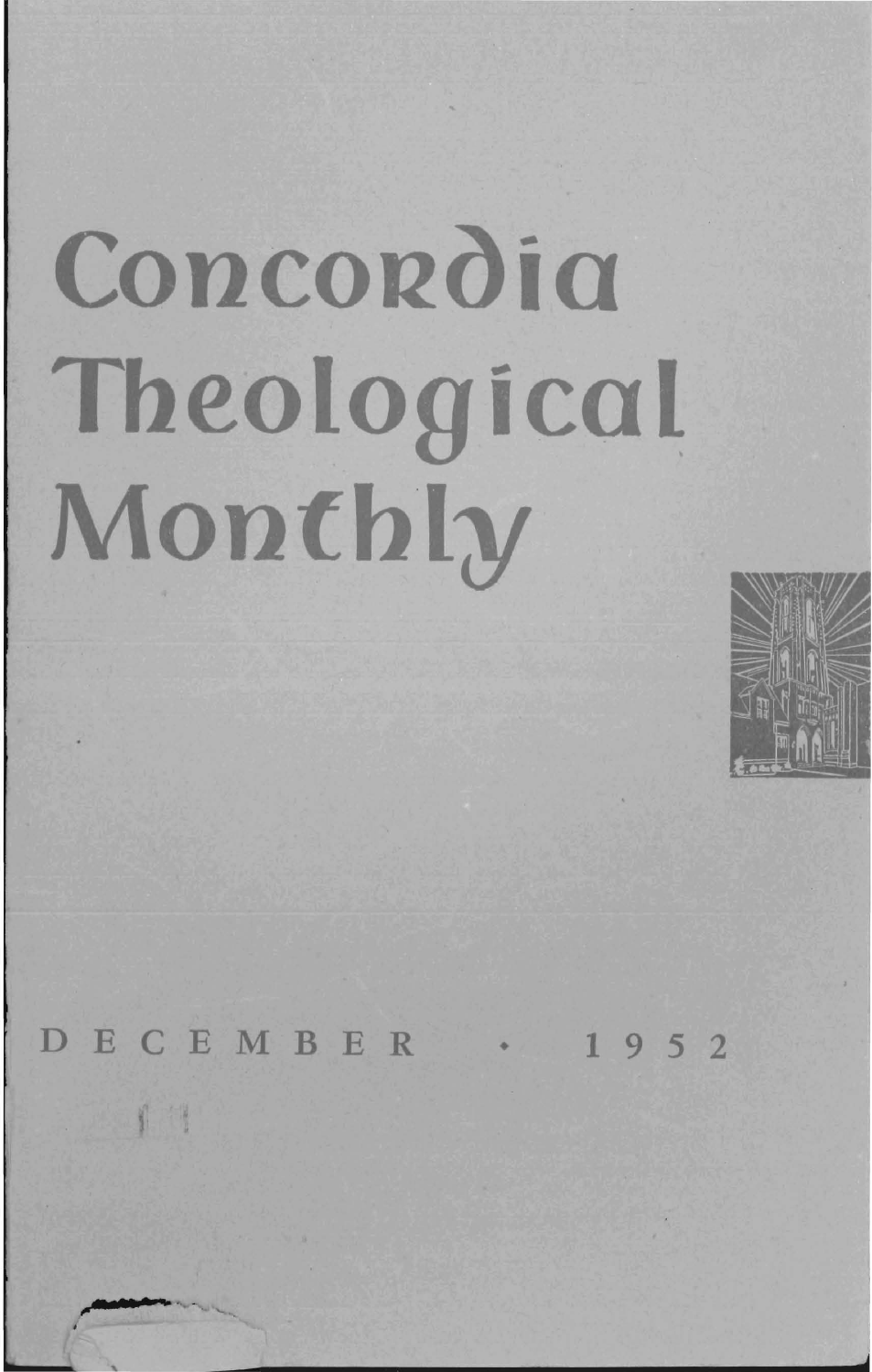## **BRIEF STUDIES**

## "DER BAUM 1ST N1CHT DICK SONDERN GRUEN"

Professor Kinder coined this phrase to characterize a phenomenon common in present-day theology: the setting up of false alternatives. One is reminded of it when one surveys the thinking and feeling on the question of church fellowship within our Synod and within the Synodical Conference. We are in danger, it would seem, of making two trees of what God intended to be two branches of one tree. Two points of view, the confessional and exclusive emphasis, on the one hand, and the witness and outreach emphasis, on the other, tend to absolutize themselves; and two things, both good and holy and altogether laudable in themselves, are in danger of becoming exclusive and antithetical opposites, and each is therefore in danger of becoming a one-sided caricature of itself.

The confessional and exclusive outlook or emphasis operates by preference with passages like Romans 16: 17ff. and 2 John 9-11 and has in it an uncompromising zeal for the glory of God and the truth of His Word. It emphasizes the severity and the inescapability of the either/or which loyalty to the One Lord and His Word involves. It therefore emphasizes the authority and the infallibility of the Word. It is conscious, too, of the weight of history, of the burden which the past imposes on the present; it reminds us that history is with us and upon us and that we cannot shuffle it off by saying so, that we are all of us since Adam born into a given situation with which we must deaL That is the health and strength of this emphasis, and the Church should be everlastingly grateful to the voices that sound the confessional note for us, in season and out.

But a thing that is good is not necessarily in itself complete. Romans 16:17 ff. and 2 John 9-11 are not the whole of Scripture on fellowship; and we must in charity warn our brethren against incompleteness and one-sidedness; they dare not, for their own health's sake and for the sake of the health of the Church, continue to bite on iron until they lose all taste for honey and the honeycomb. They dare not, in their emphasis on the authority of the Word, unconsciously grow distrustful of the power and efficacy of that Word; it overcomes and has its victories still in the twentieth century as well as in the sixteenth or the nineteenth. They dare not, in their zeal to learn history's lessons and to be guided and instructed by history, let themselves be hag-ridden by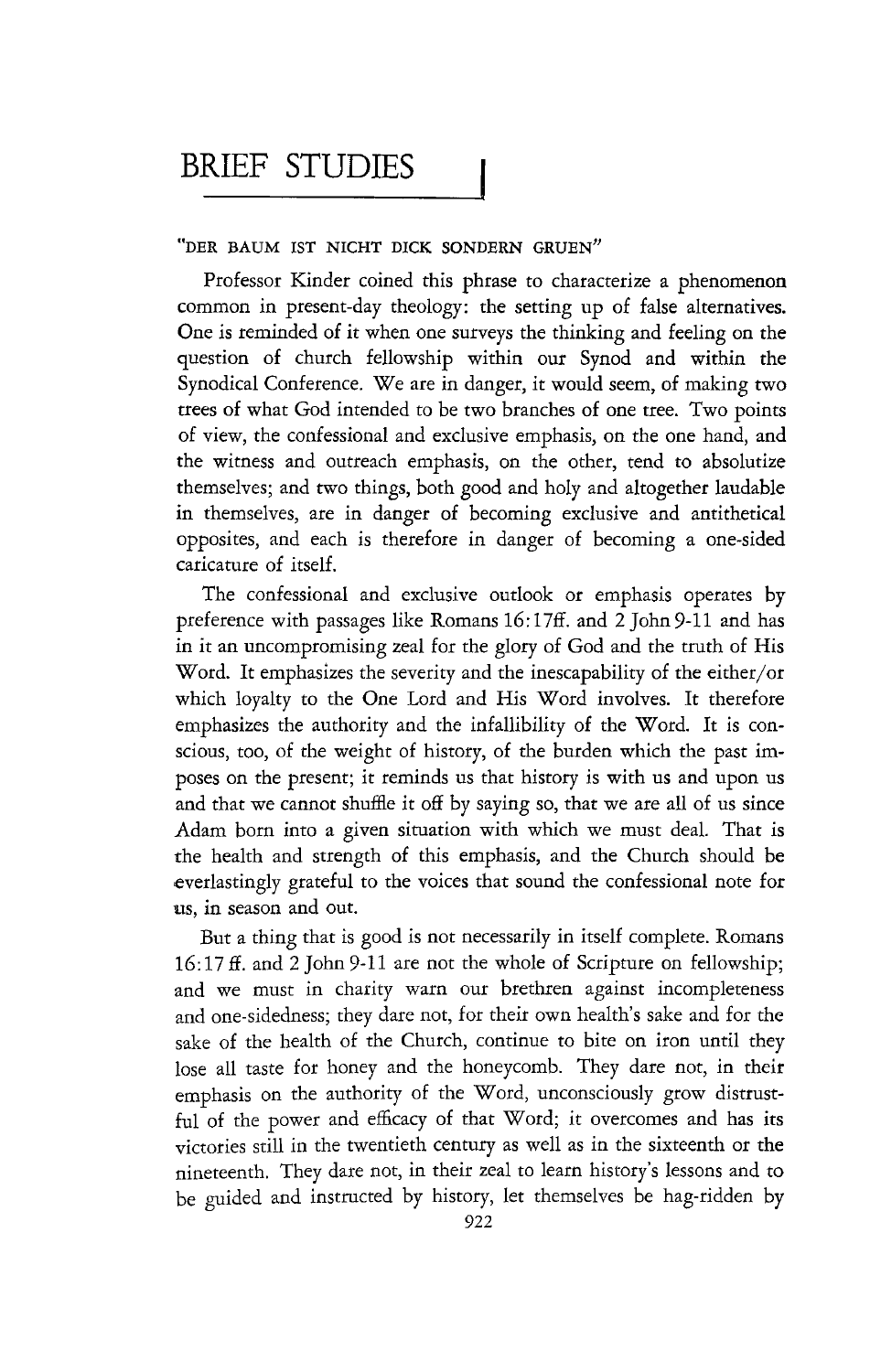history until they lapse into a mood not far removed from fatalism, a temper that is likely to confuse rigidity with strength and is inclined to See in the oversimple answer the only and honest answer. (St. Paul, for instance, found it necessary to give a long and rather complicated answer to the question, "May a Christian eat meat offered to idols?") Such is the strength, and the weakness, of the confessional exclusive emphasis.

The other, the witness and outreach emphasis, is also marked by a holy sense of responsibility; it hears the Lord's words: "Ye shall be witnesses unto Me!"; it lives in fear of hiding that one talent which is death to hide, of becoming the light under a bushel and the salt turned saltless. Over against the Word it shows a glad and confident trust in the power and efficacy of God's Word and in the continuity of the Spirit's working: it looks toward the one new man as the goal and intention of the Lord of the Church at work in the Church through His Spirit. Over against history it emphasizes the ongoing character of history, the fact that no situation in history is forever static; each new day in history *is,* for it, a new opportunity for the Church, which the past cannot completely overshadow or destroy. Such is its strength, and a healthy Church will thank God for those who sound this note.

The weaknesses of this emphasis, in isolation, are also apparent. The men who sound this note are often inclined to be naively optimistic and to fail in the sober and realistic appraisal of men and situations. They sometimes lack a sense of the gravity of history, of the with-us-ness of the past, whether we will or no; ignoring the past, they are in danger of misunderstanding the present. In the eagerness of their witnessing fervor they incline, all unconsciously perhaps but inexcusably nevertheless, to blur the line of a full and unbroken confession; instead of cutting error with the sharp edge of the sword, they massage it with the flat of the blade. The extremes to which this bent can degenerate need only be mentioned: *Macherei,* the success-and-results complex, the willingness to cut corners for results, statistics-consciousness, publicityconsciousness, the unwillingness to accept the fact that the Church *is*  always a minority, accommodation to the world, *its* methods and its ways, and so on.

Men of either bent can say, "We have the clear testimony of Scripture on our side." And they can indeed cite chapter and verse, many chapters and many verses. Both will insist that Scripture is clear. Both will probably fail to ask: "Is my head as clear as Scripture is? Have I taken the time and the trouble to hear Scripture out on this? Have I heard it all?" Both also should ask: "Have I taken the *mutuum colloquium*